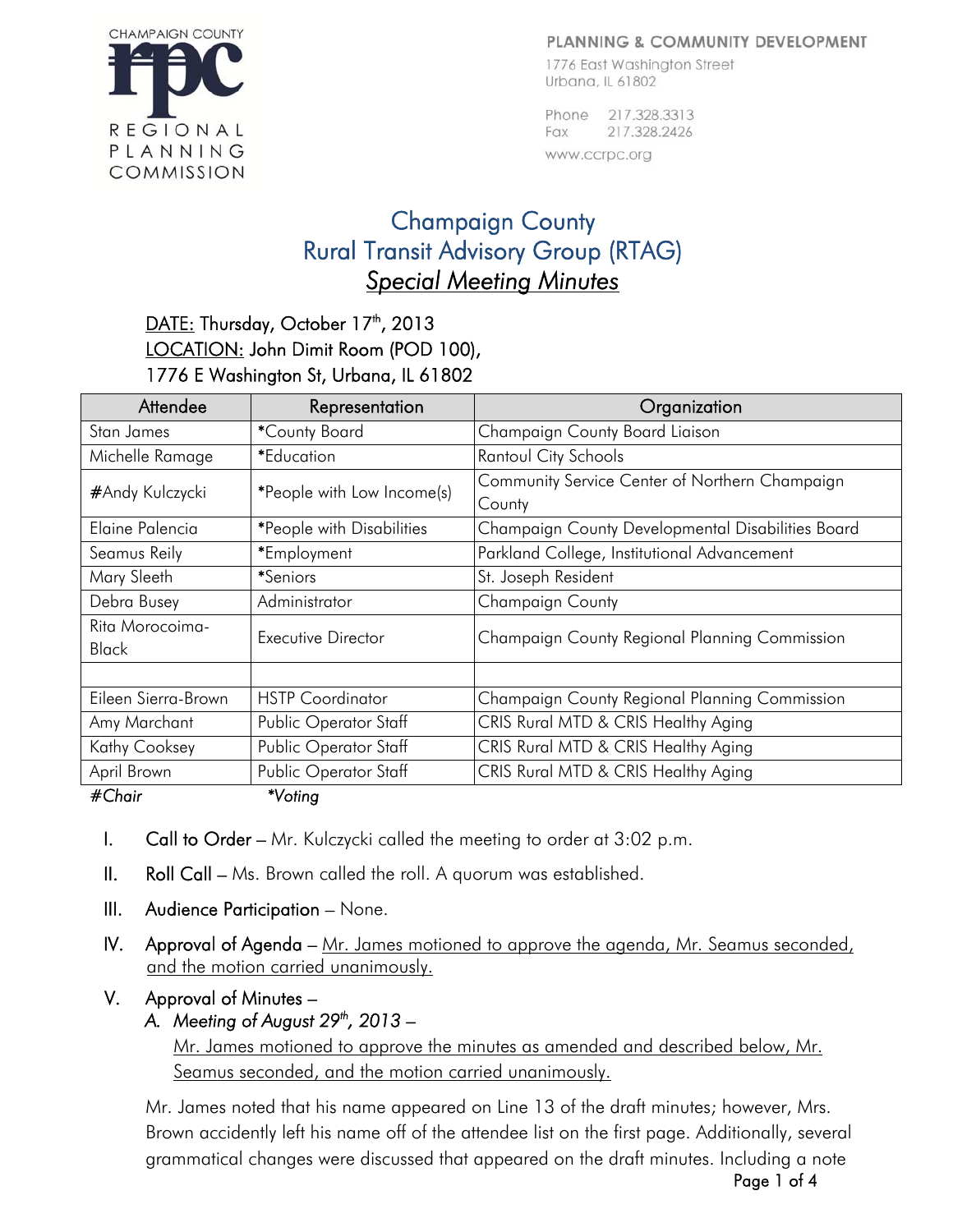that on one page Champaign County should be listed and not just "Champaign" in order to avoid confusing the issue discussed impacting the County and not the City. All of those changes to the draft minutes were noted and would be made before the final minutes are posted online.

#### VI. New Business –

### *A. Request to approve Champaign County Rural Transit System Operator Change* –

Mrs. Black provided an update on issues discussed during the last meeting held in late August. During that meeting, the committee recommended meeting with different public transit operators given the barriers discussed. The service and operational changes required by IDOT, which includes the implementation of the PCOM to continue countywide service and meet the mandates to have a PCOM in place to act as a program compliance officer for the Grantee (Champaign County). At the previous TRAG meeting in August, Ms. Marchant recommended discussing changes with Bill Volk, the managing director of CUMTD - since they have the offices, maintenance personnel, and garage space that CRIS has been utilizing and renting at a low cost from CUMTD.

Therefore, RPC and the County held discussions with numerous public transit agencies from the surrounding areas including CUMTD. Mr. Volk indicated he understood the requirements imposed by IDOT. However, he would need to speak with the Chair of the CUMTD Board, before determining how they could assist the County with rural public transit service. Additionally, the County met with Mr. Jung, of Rides Mass Transit District – a rural provider who covers 19 southern counties. When discussing the service and operational changes needed to meet Champaign County's needs, Mr. Jung inquired why the County was meeting with Rides since the logical place would be to go to CUMTD before considering Rides as an operator of the Champaign County Rural Public Transit system. At the same time, Mr. Jung confirmed that Rides MTD would be willing to operate the countywide rural public transit system for Champaign County, if solicited by Champaign County.

Additionally, he noted that if Champaign County decided to go with CUMTD as their pass through operator; then Rides would be willing to assist with the transition, because 1) it would be a new service model that CUMTD does not have experience and 2) Rides' communities in Edgar, Clark, and Cumberland Counties travel to Savoy, Champaign, and Urbana often and a mutual working relationship would be jointly beneficial no matter which operator serves Champaign County's rural area needs.

Ms. Black continued stating that, after receiving Mr. Jung's recommendation the County staff along with the Champaign County Chair (Alan Kurtz) held an informal discussion with CUMTD's managing director (Mr. Volk), the Chair of CUMTD (Don Uchtmann), and the newly named managing director (Mr. Karl Gnadt). During this discussion, given the new requirements (effective January  $1<sup>st</sup>$ , 2014) topics covered included: the role and purpose of the Project Compliance Oversight Management (PCOM) staff as well as budget considerations; other general public transit agency options being considered in the area. Since Champaign County went through the three year ICCT Primer Process, CRIS was approached first. Then, it was discussed the possibility of Piatt County operating the service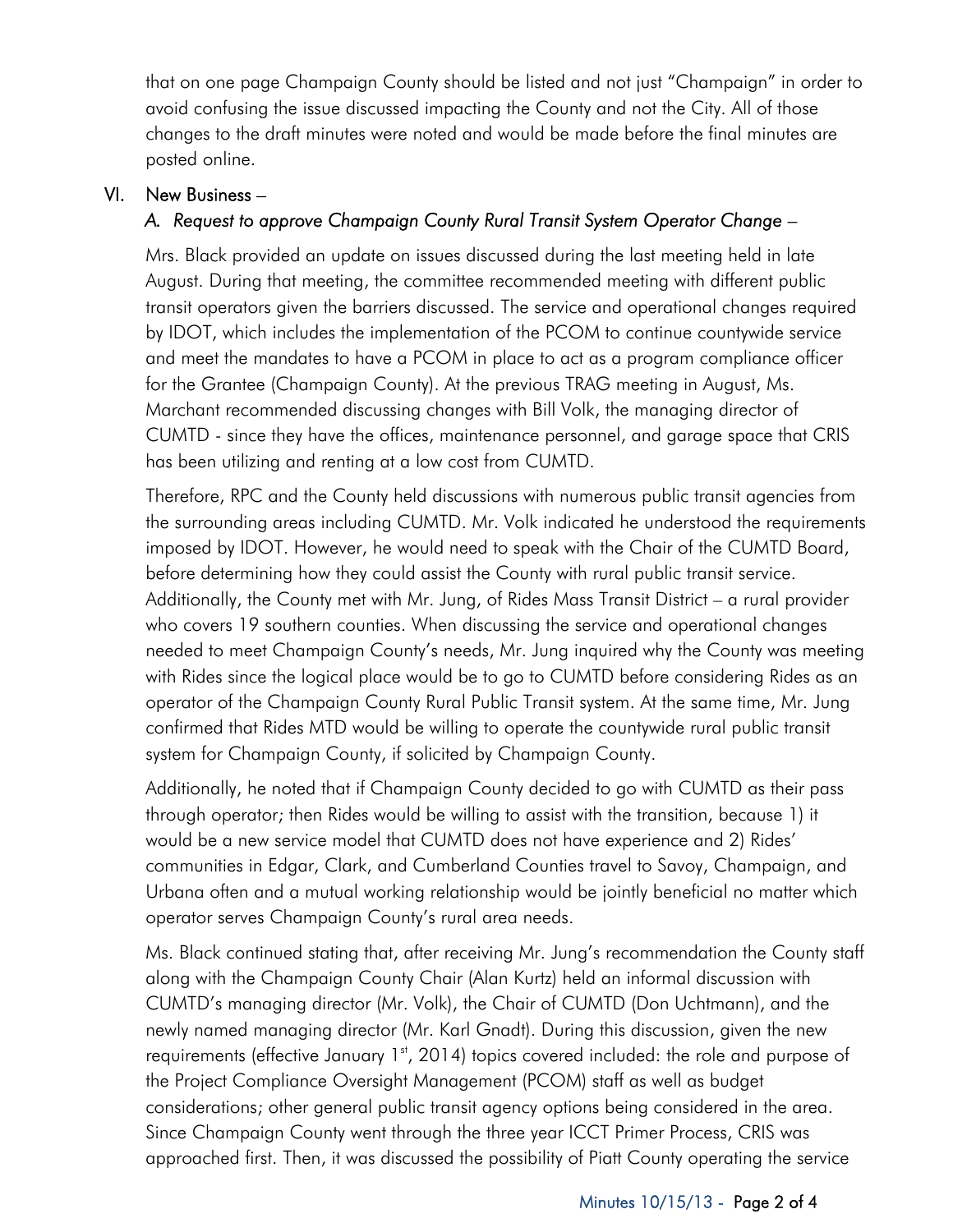for Champaign County. However, they indicated that given their own need to implement a Piatt County PCOM and the facility construction that would be building in the summer, at this time, they would not be able to provide the service for Champaign County. However, in the future they would be open to consider it.

Based on all those discussions with each public transit agency, given that CUMTD is already storing and providing the maintenance for Champaign County's vehicles as well as having the space needed to operate the service - CUMTD was the most logical option to run a countywide rural public transit system on behalf of Champaign if the County Board were to approach CUMTD about operating the service. This would be a similar model to the Public Health District agreement. Currently, CRIS staff is housed by CUMTD in their Urbana offices off of University Avenue. Especially, as they are locally based within Champaign County, unlike the other public transit agencies – there would be fewer barriers to operate and manage the rural public transit service.

Mr. Kulczycki inquired if having CUMTD operates the service would entail the County hiring another staff person to act as a PCOM. Mrs. Black replied that she discussed the issue with IDOT over the phone and recapped for them all the general public operators being considered (CRIS, Piattran, Rides MTD, CUMTD) – after reviewing each option – the logical choice would entail either 1) the County establishing their own rural MTD with CUMTD as the operator for Champaign County (which would require a County staff employee acting as a PCOM); or 2) RPC housing the PCOM staff person (given the January  $1<sup>st</sup>$  deadline) and using the same intergovernmental agreement that they currently have with CRIS, but with CUMTD as the operator on behalf of Champaign County. IDOT's asked if RPC employees were considered to be County employees as well. This was a very surprising question from IDOT, given all the discussions that have occurred over the last year and a half regarding conflicts of interest between the HSTP Coordinator and PCOM responsibilities. Mrs. Black restated again that RPC staff members are Champaign County employees too. Based on this response, IDOT-DPIT staff then clarified that a Champaign County employee, other than the HSTP Coordinator could be the PCOM for Champaign County. This means the only requirement is to be a Champaign County employee and RPC can have the PCOM supervise under Mrs. Black – however, Ms. Brown can no longer act as the PCOM. Therefore, the whole group discussed what to do at this point. Some concerns expressed were that starting over with a new operator would be difficult and there is a human component for the current riders using the system.

Mr. James inquired if there was anyone in mind – besides Mrs. Brown that could perform the responsibilities of the PCOM, for example from the highway department and/or within RPC. Mrs. Black replied that there was a planner other than Mrs. Brown that could act as the PCOM. With this new information from IDOT, the county no longer needs to form an MTD with CRIS – it is possible to continue with things as they are, and RPC will take on the work of the PCOM and establishing a transit interest bearing account. Mrs. Ramage inquired if the decision was up to the RTAG or the Champaign County Board. Debra Busey clarified that the decision is ultimately up to the Champaign County Board based on the direction RTAG has advised. Mr. Kulczycki inquired if RPC's Executive Director was okay with taking on the